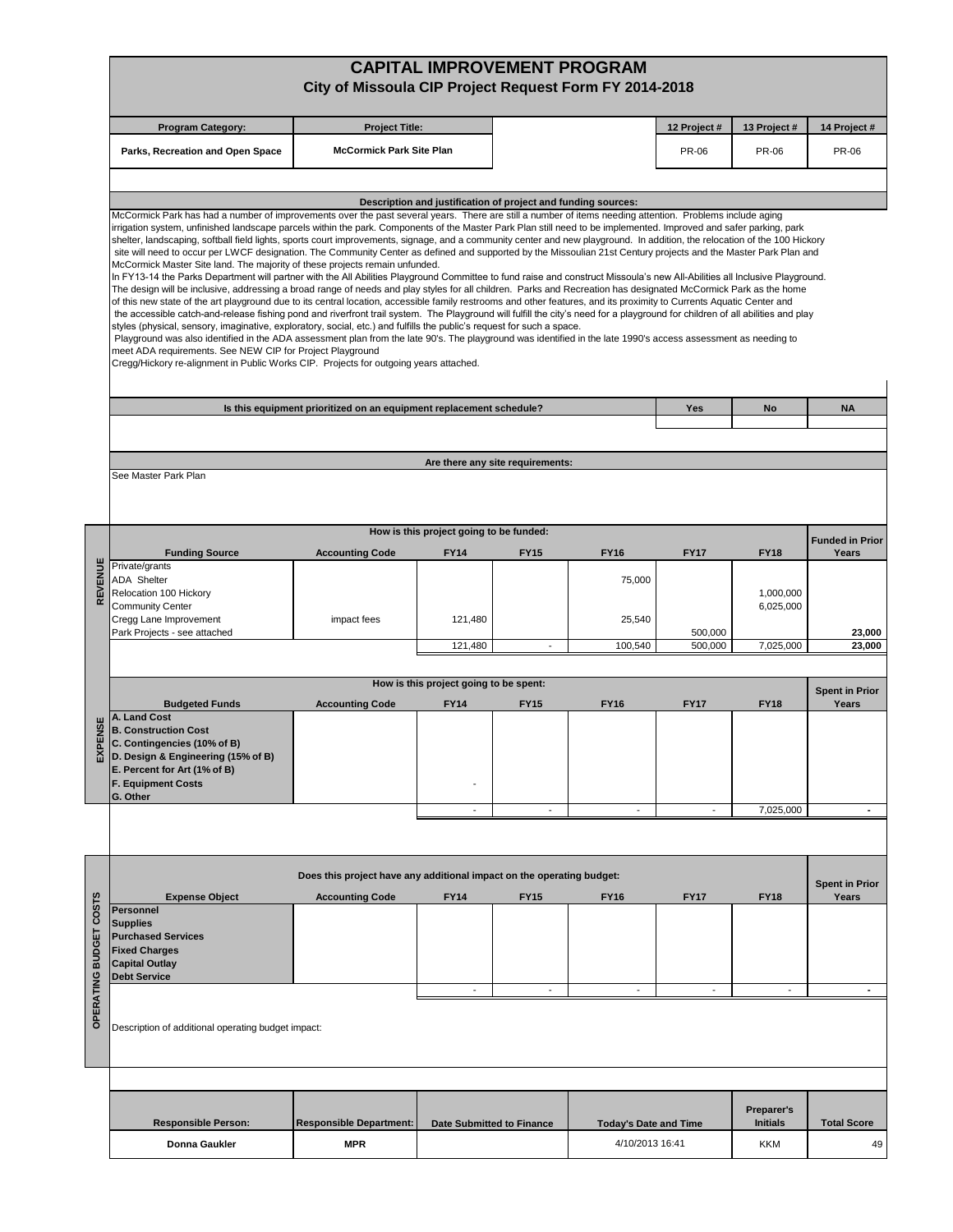| <b>CAPITAL IMPROVEMENT PROGRAM</b><br><b>Project Rating</b>                                                                                                                                                                                                                            |                                                                                                          |                                                                                                                                                                                                                                                                                                                                                                                                           |                                                                                                                                                                                                                                                                                                                                    |                                                                                                                                                                                                                                                                                                                 |                |                              |  |  |
|----------------------------------------------------------------------------------------------------------------------------------------------------------------------------------------------------------------------------------------------------------------------------------------|----------------------------------------------------------------------------------------------------------|-----------------------------------------------------------------------------------------------------------------------------------------------------------------------------------------------------------------------------------------------------------------------------------------------------------------------------------------------------------------------------------------------------------|------------------------------------------------------------------------------------------------------------------------------------------------------------------------------------------------------------------------------------------------------------------------------------------------------------------------------------|-----------------------------------------------------------------------------------------------------------------------------------------------------------------------------------------------------------------------------------------------------------------------------------------------------------------|----------------|------------------------------|--|--|
|                                                                                                                                                                                                                                                                                        |                                                                                                          |                                                                                                                                                                                                                                                                                                                                                                                                           |                                                                                                                                                                                                                                                                                                                                    | (See C.I.P. Instructions For Explanation of Criteria)                                                                                                                                                                                                                                                           |                |                              |  |  |
| <b>Program Category:</b><br><b>Project Title:</b>                                                                                                                                                                                                                                      |                                                                                                          |                                                                                                                                                                                                                                                                                                                                                                                                           |                                                                                                                                                                                                                                                                                                                                    |                                                                                                                                                                                                                                                                                                                 |                | 12 Project #                 |  |  |
| Parks, Recreation<br><b>McCormick Park Site Plan</b><br>and Open Space                                                                                                                                                                                                                 |                                                                                                          |                                                                                                                                                                                                                                                                                                                                                                                                           |                                                                                                                                                                                                                                                                                                                                    |                                                                                                                                                                                                                                                                                                                 |                |                              |  |  |
|                                                                                                                                                                                                                                                                                        | <b>Qualitative Analysis</b>                                                                              | Yes                                                                                                                                                                                                                                                                                                                                                                                                       | <b>No</b>                                                                                                                                                                                                                                                                                                                          | <b>Comments</b>                                                                                                                                                                                                                                                                                                 |                |                              |  |  |
| 1. Is the project necessary to meet federal,<br>state, or local legal requirements? This cri-<br>terion includes projects mandated by Court<br>Order to meet requirements of law or other<br>requirements. Of special concern is that the<br>project be accessible to the handicapped. |                                                                                                          | x                                                                                                                                                                                                                                                                                                                                                                                                         | The playground will specifically be designed to provide all children a place to play. The playground will provide<br>universally accessible play opportunity for children with disabilities to play side by side with their peers. Elements of<br>the playground will accommodate all bodies, mobility devices or ways of playing. |                                                                                                                                                                                                                                                                                                                 |                |                              |  |  |
| 2. Is the project necessary to fulfill a con-<br>tractual requirement? This criterion includes<br>Federal or State grants which require local<br>participation. Indicate the Grant name and<br>number in the comment column.                                                           |                                                                                                          |                                                                                                                                                                                                                                                                                                                                                                                                           | x                                                                                                                                                                                                                                                                                                                                  |                                                                                                                                                                                                                                                                                                                 |                |                              |  |  |
| 3. Is this project urgently required? Will de-<br>lay result in curtailment of an essential ser-<br>vice? This statement should be checked<br>"Yes" only if an emergency is clearly indi-<br>cated; otherwise, answer "No". If "Yes",<br>be sure to give full justification.           |                                                                                                          |                                                                                                                                                                                                                                                                                                                                                                                                           | x                                                                                                                                                                                                                                                                                                                                  |                                                                                                                                                                                                                                                                                                                 |                |                              |  |  |
| 4. Does the project provide for and/or im-<br>prove public health and/or public safety?<br>This criterion should be answered "No" un-<br>less public health and/or safety can be<br>shown to be an urgent or critical factor.                                                          |                                                                                                          |                                                                                                                                                                                                                                                                                                                                                                                                           | х                                                                                                                                                                                                                                                                                                                                  |                                                                                                                                                                                                                                                                                                                 |                |                              |  |  |
|                                                                                                                                                                                                                                                                                        | <b>Quantitative Analysis</b>                                                                             | Raw<br><b>Score</b><br>Range                                                                                                                                                                                                                                                                                                                                                                              |                                                                                                                                                                                                                                                                                                                                    | Comments                                                                                                                                                                                                                                                                                                        | Weight         | <b>Total</b><br><b>Score</b> |  |  |
| 5. Does the project result in maximum<br>benefit to the community from the<br>investment dollar?                                                                                                                                                                                       |                                                                                                          | $(0-3)$<br>3                                                                                                                                                                                                                                                                                                                                                                                              | The majority of the funding will come from donations, or private funds from the All Abilities<br>Playground Committee.                                                                                                                                                                                                             |                                                                                                                                                                                                                                                                                                                 | 5              | 15                           |  |  |
| maximum effectiveness?                                                                                                                                                                                                                                                                 | $(0-3)$<br>6. Does the project require speedy<br>$\overline{2}$<br>implementation in order to assure its |                                                                                                                                                                                                                                                                                                                                                                                                           |                                                                                                                                                                                                                                                                                                                                    | There are thousands of special needs children im Missoula missing out on the chance to play and<br>share outdoor experiences with their peers.                                                                                                                                                                  | $\overline{4}$ | 8                            |  |  |
| 7. Does the project conserve energy,<br>cultural or natural resources, or reduce<br>pollution?                                                                                                                                                                                         |                                                                                                          | $(0-3)$<br>$\overline{2}$                                                                                                                                                                                                                                                                                                                                                                                 |                                                                                                                                                                                                                                                                                                                                    | Yes, light project, addition of trails and open space area (old McCormick Pool) encourage active<br>recreation and non motorized use for commuting which help reduce greenhouse gas emissions.                                                                                                                  |                | 6                            |  |  |
| 8. Does the project improve or expand<br>upon essential City services where such<br>services are recognized and accepted as<br>being necessary and effective?                                                                                                                          |                                                                                                          | $(0-2)$<br>$\overline{2}$                                                                                                                                                                                                                                                                                                                                                                                 |                                                                                                                                                                                                                                                                                                                                    | Yes, Master Park Plan, along with the 2010 County Survey which indicate Parks, Trails are highly<br>$\overline{4}$<br>important to Missoula citizens. The survey also indicated playgrounds were among the top 4 used<br>facilities in Missoula. McCormick Park was ranked 2nd in park visitations by citizens. |                |                              |  |  |
| $(0-3)$<br>9. Does the project specifically relate to the<br>City's strategic planning priorities or other<br>3<br>plans?<br>Disabilities Act.                                                                                                                                         |                                                                                                          | Parks and Recreation has set aside \$50K in title one CIP funds to support this project. The project<br>substantially addresses our goals as they relate to serving all residents, and providing healthy,<br>engaging and active play spaces. Further the project complies with and supports the McCormick<br>Park Master Plan and meets our ongoing efforts to comply with, or exceed, the American with | $\overline{4}$                                                                                                                                                                                                                                                                                                                     | 12                                                                                                                                                                                                                                                                                                              |                |                              |  |  |
|                                                                                                                                                                                                                                                                                        |                                                                                                          |                                                                                                                                                                                                                                                                                                                                                                                                           |                                                                                                                                                                                                                                                                                                                                    | <b>Total Score</b>                                                                                                                                                                                                                                                                                              |                | 49                           |  |  |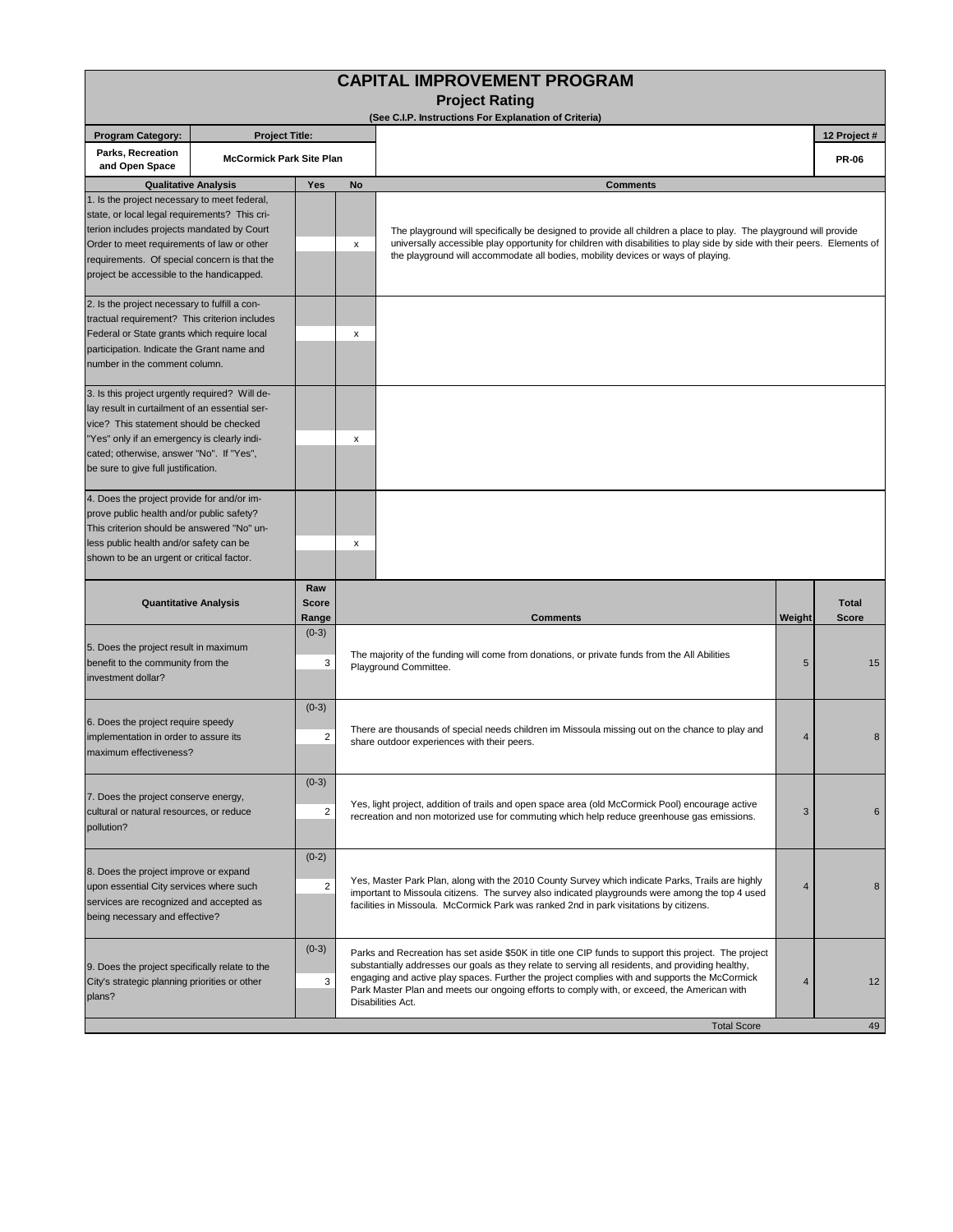

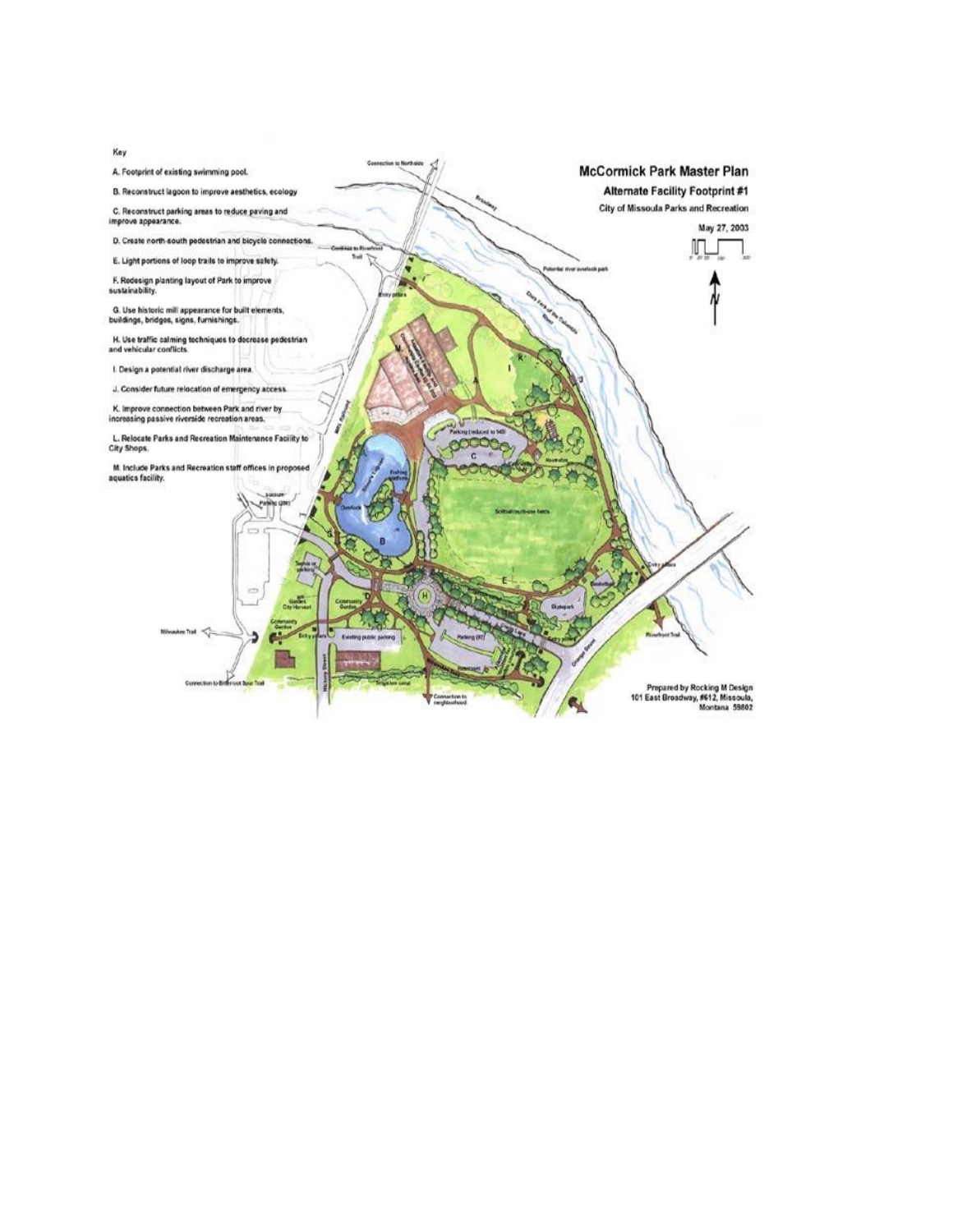## McCormick Park Improvements

## **FY 13-18**

| FY 13-FY 14                                    |              |                  |             |
|------------------------------------------------|--------------|------------------|-------------|
| Playground replacement- MOVED TO NEW CIP \$    | 275,000      | $+$ ADA (50,000) | <b>FY14</b> |
| Cregg-Hicory Alignment                         |              |                  |             |
| Design \$                                      | 6,500        |                  |             |
| Construction \$                                | 15,000       |                  |             |
| <b>FY 14</b>                                   |              |                  |             |
| Basketball Court Repair \$                     | 8,000        |                  |             |
| <b>FY 16</b>                                   |              |                  |             |
| Shelter/ADA                                    | \$<br>75,000 |                  |             |
| <b>FY 17</b>                                   |              |                  |             |
| Re-vegetation (irrigation, landscape/trees) \$ | 200,000      | <b>TBD</b>       | Fy 16       |
| Softball field renovation \$                   | 300.000      | TBD              | Fy 16       |
| <b>FY 18</b>                                   |              |                  |             |
| <b>Community Center</b>                        | \$6,025,000  | TBD              | Fy 18       |
| Re vegetation/Construction 100 Hickory Site    | \$1,000,000  | TBD              | Fy 18       |
|                                                |              |                  |             |
| GO Bond/Mill Levy/Park Mt District             |              | <b>TBD</b>       |             |